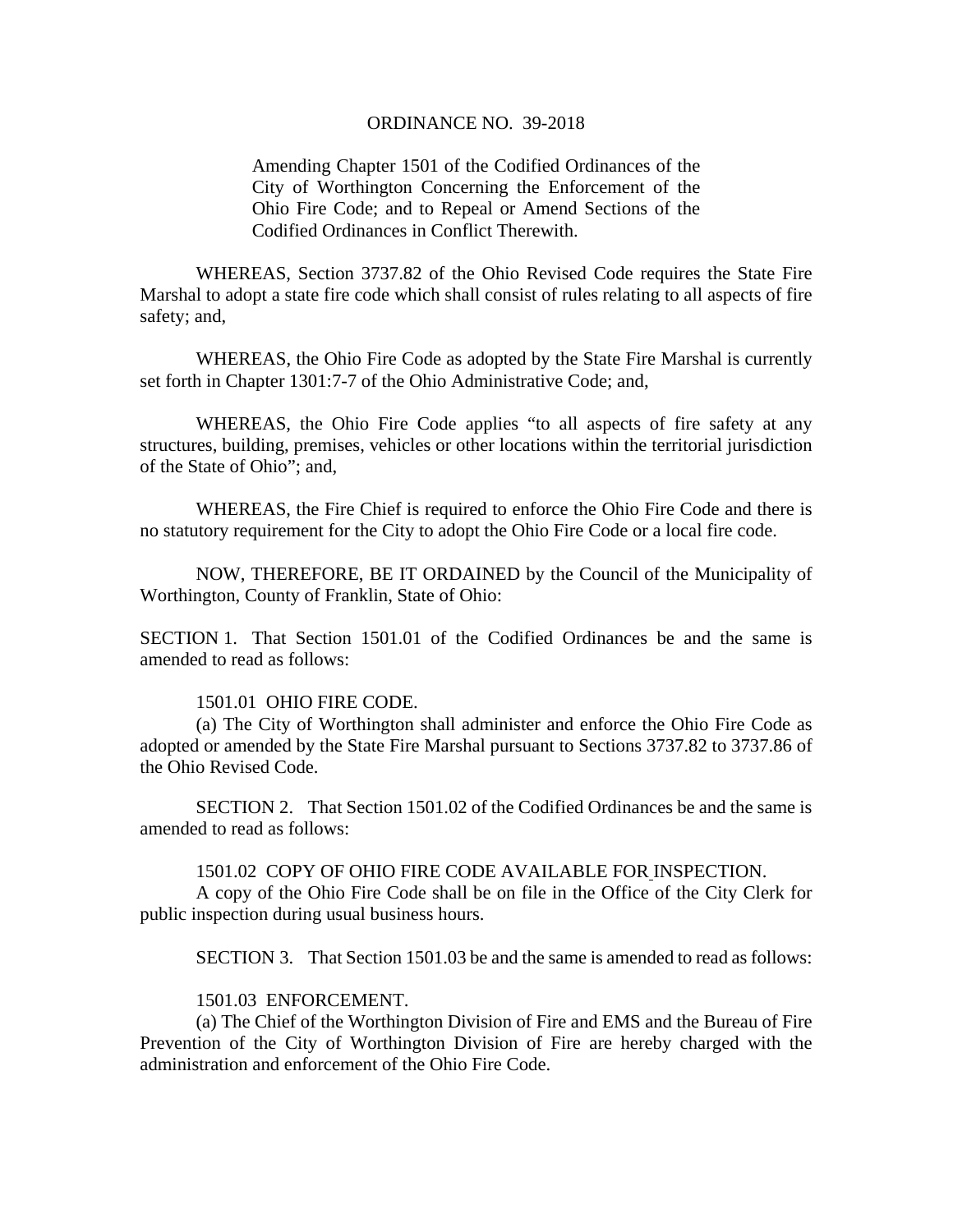## ORDINANCE NO. 39-2018

(b) The Chief may delegate to other members of the Division of Fire full authorization to perform any of the duties or acts which are required or authorized to be performed by such Fire Chief or the Bureau of Fire Prevention.

 SECTION 4. That Section 1501.04 of the Codified Ordinances be and same is repealed in its entirety.

SECTION 5. That Section 1501.08 be and the same hereby is repealed in its entirety.

SECTION 6. That new Section 1501.09 be and the same hereby is added to Chapter 1501 to read as follows:

# 1501.09 RULES AND REGULATIONS.

 The Fire Chief, in consultation with the City Manager, may adopt any rules and regulations as may be necessary for the effective administration and enforcement of the Ohio Fire Code. Such rules and regulations shall be consistent with the Ohio Fire Code, the Ohio Revised Code, the Charter, and these Codified Ordinances. Such rules and regulations shall be reported to Council and unless amended or disapproved by resolution of Council within thirty days after such report, shall become effective. Amendments and supplements to the rules and regulations shall be made in the same manner. All rules adopted under this section shall be published and posted on the internet.

SECTION 7. That Section 1501.99 be and the same is amended to read as follows:

## 1501.99 VIOLATION AND PENALTY.

(a) Whoever violates any provision of the Ohio Fire Code, or fails to comply therewith, or violates or fails to comply with any order made thereunder, or who builds in violation of any detailed statement of specifications or plans submitted and approved thereunder, or any certificate or permit issued thereunder, or violates or fails to comply with any rule or regulation adopted pursuant to Section 1501.09, shall severally for each and every violation and noncompliance respectively, be guilty of a misdemeanor of the fourth degree.

(b) The imposition of a criminal penalty pursuant to this section for any violation shall not excuse the violation or permit it to continue and all such persons shall be required to correct or remedy such violations or defects within a reasonable time.

(c) When not otherwise specified, each day that prohibited conditions are maintained shall constitute a separate offense.

(d) The imposition of a penalty for a violation of this section shall not be held to prevent the enforced abatement, remedy, or removal of prohibited conditions through other legal measures or actions.